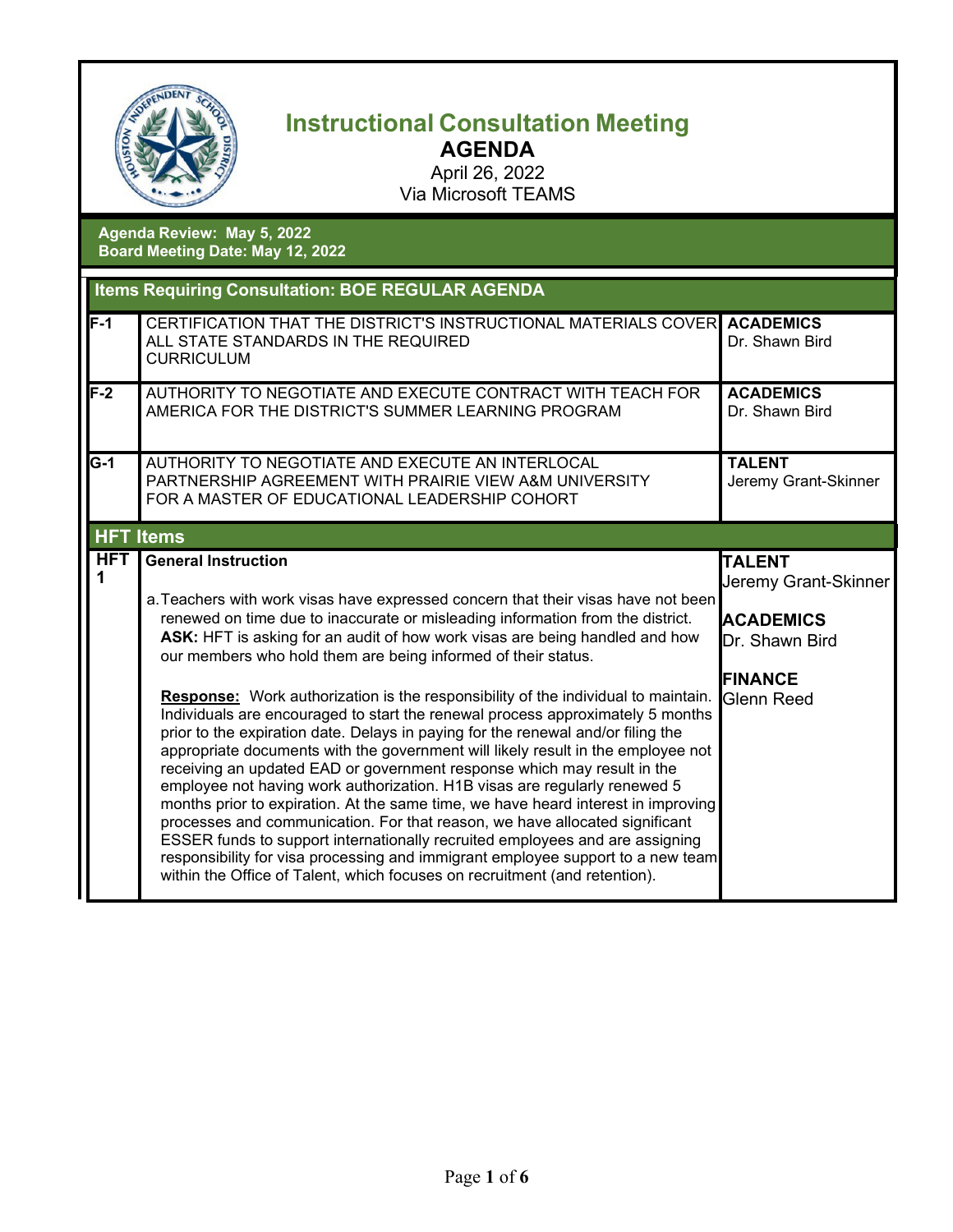b.Our members who serve as mentor teachers on their campuses have expressed concern about the lack of and/or the amount of financial incentives for serving as a mentor teacher. **QUESTION:** What financial incentives currently exist for campus mentor teachers (e.g. stipends, extra-duty pay, etc), and what other programs will be considered to maximize support for new teachers?

**Response:** The current Compensation Manual consists of the following stipends for mentor teachers. In addition to the following, for the 22/23 SY, Opportunity Culture will provide teachers the opportunity to earn an additional \$15,000-\$25,000 (depending on how many teachers they are coaching) if they become a Multi-Classroom Leader Teacher.

| AP/IB Lead Teacher                                 | \$2000             |
|----------------------------------------------------|--------------------|
| Beginning Teacher Campus Based Mentor              | \$50 to \$1,200    |
| <b>Campus Induction Coach</b>                      | \$50 to \$1,200    |
| <b>Emerging Teacher Leader</b>                     | \$250 to \$2,000   |
| <b>Established Teacher Leader</b>                  | \$500 to \$8,000   |
| <b>Expert Teacher Leader</b>                       | \$2000 to \$12,000 |
| Teacher Leader, Highly Effective Teacher           | \$50 to \$5,000    |
| Mentor of Non-Certified Educational Diagnosticians | \$1,500            |
| <b>Mentor-Speech Therapists</b>                    | \$2,000            |
| Mentor-Speech Therapists, Graduate Clinicians      | \$500              |
| Mentor-Speech Therapy Licensed Assistants          | \$1,500/assistant  |

c. The district's annual audits note over the past five fiscal years (FY2017 to FY2021), salary expenditures have come under budget by a total of \$260 million, an average of \$52.6 million per year. This could have yielded a 4-5% annual wage increase for HISD educators in each of the last five years. **ASK:** To correct for past poor budgeting and the unnecessary padding of the general fund, HFT asks that teachers and staff receive a \$2,000 retroactive annual bonus for the past five years when they were employed by the district. In addition, HFT asks for a ten percent across-the-board raise on current salaries plus an immediate increase to paraprofessionals' hourly rate to at least \$15/hour.

 **Response:** As a result of the district's internal review of past budgeting practices, supported by Alvarez & Marsal, we have already updated the way we annually project salary expenditures. Specifically, for FY 2022-2023, the current budget projections assume a \$60 million savings from the cost of salaries. As Chief Reed shared in a public session with the Board, this is *not* conservative (meaning it is a high estimate of this projected cost savings). Even with this cost savings built into the budget from the beginning, there is a projected continuation of the district's structural deficit. In the case of FY 2022-2023, this deficit is largely a result of building in \$82.7 million in salary increases – an investment that Superintendent House has stated we cannot afford *not* to make. The threeyear compensation plan was developed by the district based partly on the information shared with the Board as early as March  $3<sup>rd</sup>$  – that there was more than \$200 million in available fund balance to enable these increases in the next three years without forcing immediate, significant cuts to other parts of the budget and/or the number of employees the budget could fund.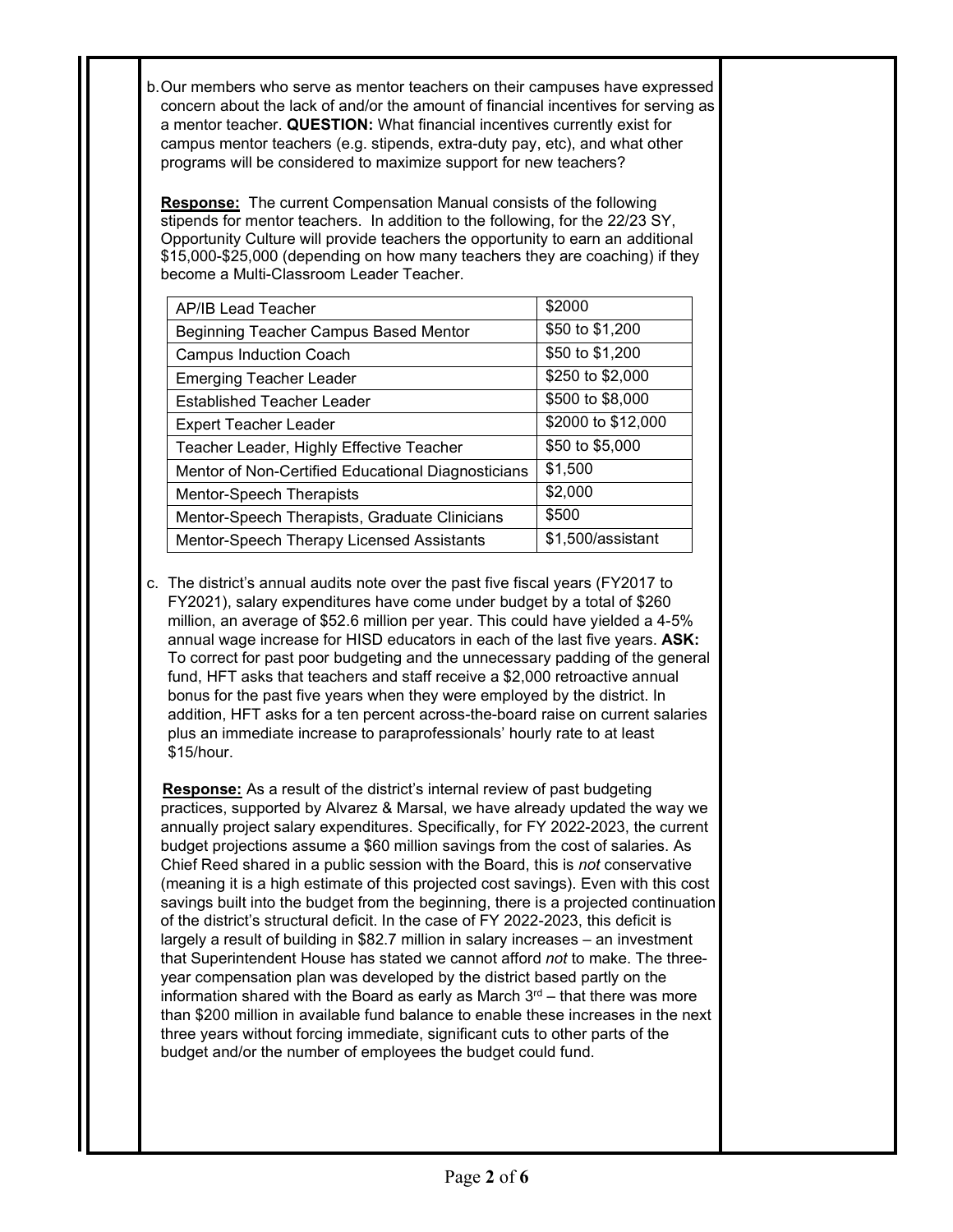|    | d. How much of the approximate \$300 million surplus will be spent on<br>compensation for teachers and support staff? Is there a commitment to spend<br>it all on compensation for teachers and support staff?                                                                                                                                                                                                                                                                                                                                                               |
|----|------------------------------------------------------------------------------------------------------------------------------------------------------------------------------------------------------------------------------------------------------------------------------------------------------------------------------------------------------------------------------------------------------------------------------------------------------------------------------------------------------------------------------------------------------------------------------|
|    | Response: Please refer to Budget Workshop #5 on April 21, 2022 here starting<br>on slide 11. We have actually talked about excess fund balance going back to<br>Budget Workshop #1 on March 3, 2022. This is not additional funding. If you<br>look on slide 15 on the line "Ending Available Fund Balance" the district will be<br>spending down these funds with the primary cost being compensation as you<br>can see on the right hand side but also funding an structural deficit that will<br>have to be addressed which starts on slide 18 of the Budget Workshop #5. |
|    | e. ASK: HFT requests a breakdown of how the approximate \$300 million surplus<br>will be spent.                                                                                                                                                                                                                                                                                                                                                                                                                                                                              |
|    | Response: See response above.                                                                                                                                                                                                                                                                                                                                                                                                                                                                                                                                                |
|    | f. Diags and speech specialists have not received a pay raise in a while.<br><b>QUESTION:</b> What is the plan to address their compensation?                                                                                                                                                                                                                                                                                                                                                                                                                                |
|    | <b>Response:</b> Evaluation Specialists (Diagnosticians) and Licensed Specialists in<br>School Psychology (LSSP) are all on the Teacher Pay Table plus<br>\$3,000. Speech Therapists are on the Teacher Pay Table. They have all<br>continued to receive increases with the Teachers.                                                                                                                                                                                                                                                                                        |
|    | g. ASK: Because the TEA Commissioner's Rules Concerning Educator Appraisal<br>(Chapter 150) recommend that under a locally adopted teacher appraisal<br>system if calculating a single overall summative appraisal score for teachers,<br>the performance of teachers' students must count for at least 20% of a<br>teacher's summative score, HFT requests that the proposed weight for student<br>growth be no more than the minimum of 20%.                                                                                                                               |
|    | Response: Student performance in the future T-TESS implementation will<br>have a weight of 40%. This was informed by the teacher and technical<br>committees and reflects the district's interest in balancing multiple components<br>in the teacher evaluation. However, for SY 2022-23 - the launch year for T-<br>TESS, a single summative appraisal score will not be calculated as part of the<br>transition process. Therefore, weights will not be implemented until SY 2023-<br>2024.                                                                                |
|    | h. QUESTION: Are student perception surveys going to be incorporated next<br>year as part of a teacher's summative score? If so, will student perception<br>surveys also be incorporated as part of an administrator's summative score?                                                                                                                                                                                                                                                                                                                                      |
|    | <b>Response:</b> The district will not use student perception surveys for evaluative<br>purposes in SY 2022-23, but will begin using them for non-evaluative<br>purposes. Then, the district does intend to transition to use student perception<br>surveys as part of its teacher evaluation system SY 2023-2024.                                                                                                                                                                                                                                                           |
| Ĺ. | <b>QUESTION:</b> When is the HISD New Teacher Orientation? Where will it be<br>held? Can we get the sponsorship information sent to us?                                                                                                                                                                                                                                                                                                                                                                                                                                      |
|    | Response: New Teacher YOU-niversity begins with the New Teacher<br>Convocation on July 25th and culminates on August 4 for Campus Orientation.<br>There are numerous learning opportunities available throughout the two<br>weeks. The Kickoff will be at Delmar. HFT will be a platinum or diamond<br>sponsor.                                                                                                                                                                                                                                                              |
|    |                                                                                                                                                                                                                                                                                                                                                                                                                                                                                                                                                                              |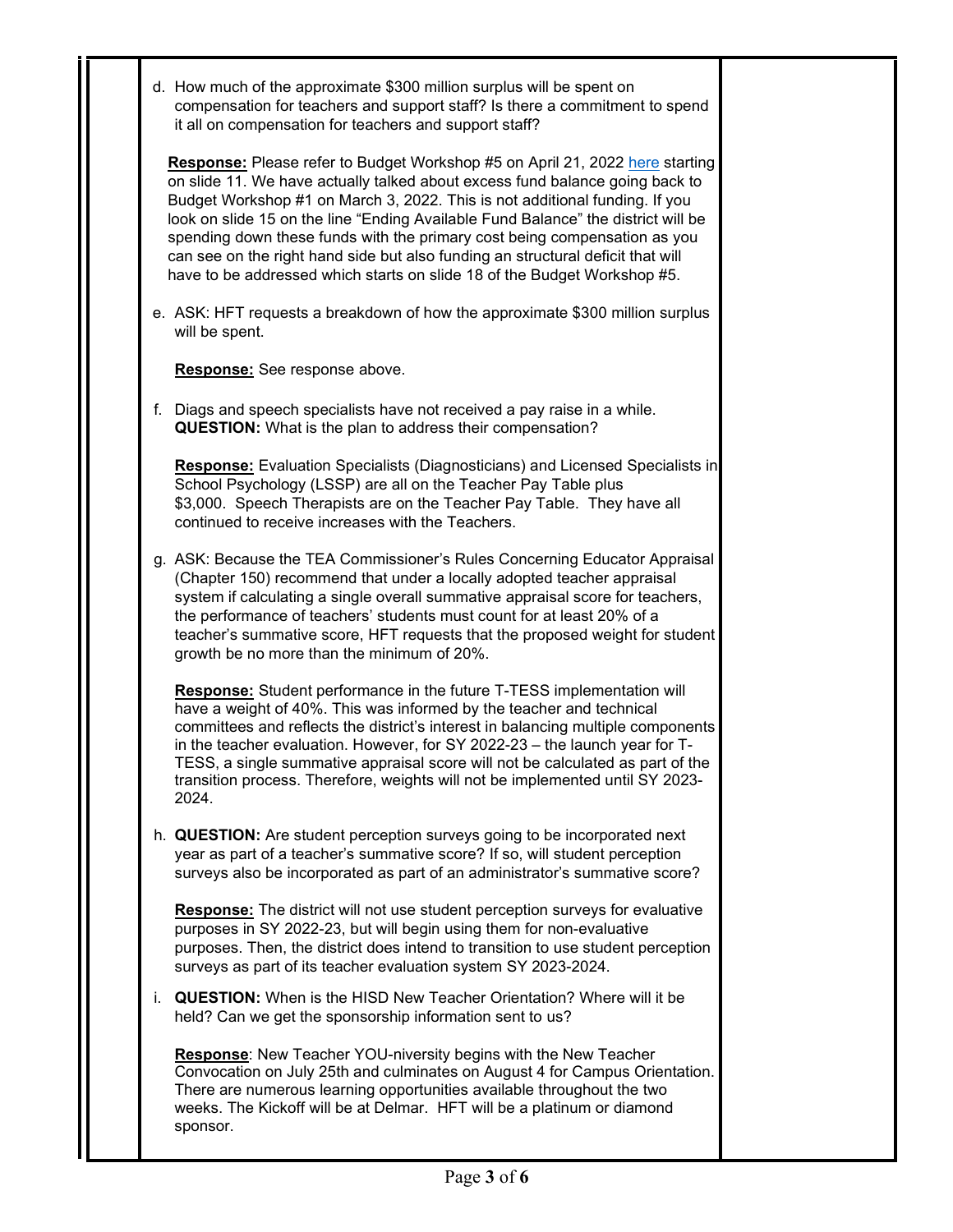|   | <b>Nurses</b> |                                                                                                                                                                                                                                                                                                                                                                                                                                                                                                                                                                                                                                                                                                                                                                                                                                                                                                                                                                                                                                                                                                              | <b>ACADEMICS</b> |
|---|---------------|--------------------------------------------------------------------------------------------------------------------------------------------------------------------------------------------------------------------------------------------------------------------------------------------------------------------------------------------------------------------------------------------------------------------------------------------------------------------------------------------------------------------------------------------------------------------------------------------------------------------------------------------------------------------------------------------------------------------------------------------------------------------------------------------------------------------------------------------------------------------------------------------------------------------------------------------------------------------------------------------------------------------------------------------------------------------------------------------------------------|------------------|
| 2 |               |                                                                                                                                                                                                                                                                                                                                                                                                                                                                                                                                                                                                                                                                                                                                                                                                                                                                                                                                                                                                                                                                                                              | Dr. Shawn Bird   |
|   |               | a. ASK: HFT asks for clarification for 10 month nurses working summer school.<br>Some nurses are being told that they will be working 10 hours a day 4 days<br>a week during summer school.                                                                                                                                                                                                                                                                                                                                                                                                                                                                                                                                                                                                                                                                                                                                                                                                                                                                                                                  |                  |
|   |               | b. QUESTION: What are the days, duty times, pay, and stipends/bonuses<br>for 10 month nurses working summer school?                                                                                                                                                                                                                                                                                                                                                                                                                                                                                                                                                                                                                                                                                                                                                                                                                                                                                                                                                                                          |                  |
|   |               | Response: 10 Month Nurses' Summer School duty schedule includes a<br>maximum of 8 hours per day, with a 30 minutes lunch break Monday-<br>Thursdays. The hourly pay is \$40/hour, and the Summer School Stipend is<br>\$800 for the whole Summer School session (conditional to the employee<br>attending all days; otherwise, any missed days will trigger a deduction from<br>said stipend). If campus principals are asking nurses for additional time, that<br>time is not considered Summer School duty, and campuses will have to<br>cover any additional time based on compensation guidelines.                                                                                                                                                                                                                                                                                                                                                                                                                                                                                                       |                  |
|   |               | c. From HMS newsletter: "Nurses, please input COVID-19 student vaccination<br>records into Health Office Anywhere Nurses can earn extra-duty pay with a<br>maximum of 16 hours for the purpose of the COVID vaccination data<br>entry. To earn extra-duty pay: data entry must be completed outside of<br>regular duty hours. The pay is NOT retroactive for previous time spent<br>inputting data."Many nurses have spent countless hours (more than 16)<br>requesting immunization records from parents, copying cards, entering the<br>dates, and accessing ImmTrac2 to enter non-required COVID vaccination<br>data. HMS should have requested this earlier so that all nurses had the<br>same opportunity to receive extra duty pay. ASK: This extra-duty pay should<br>be retroactive for previous time spent inputting data because of the missed<br>opportunities due to late announcement.<br><b>Response:</b> Nurses that have completed the upload of the COVID-19<br>vaccination information by the deadline provided will be compensated with<br>the extra-duty pay amount shared for this ask. |                  |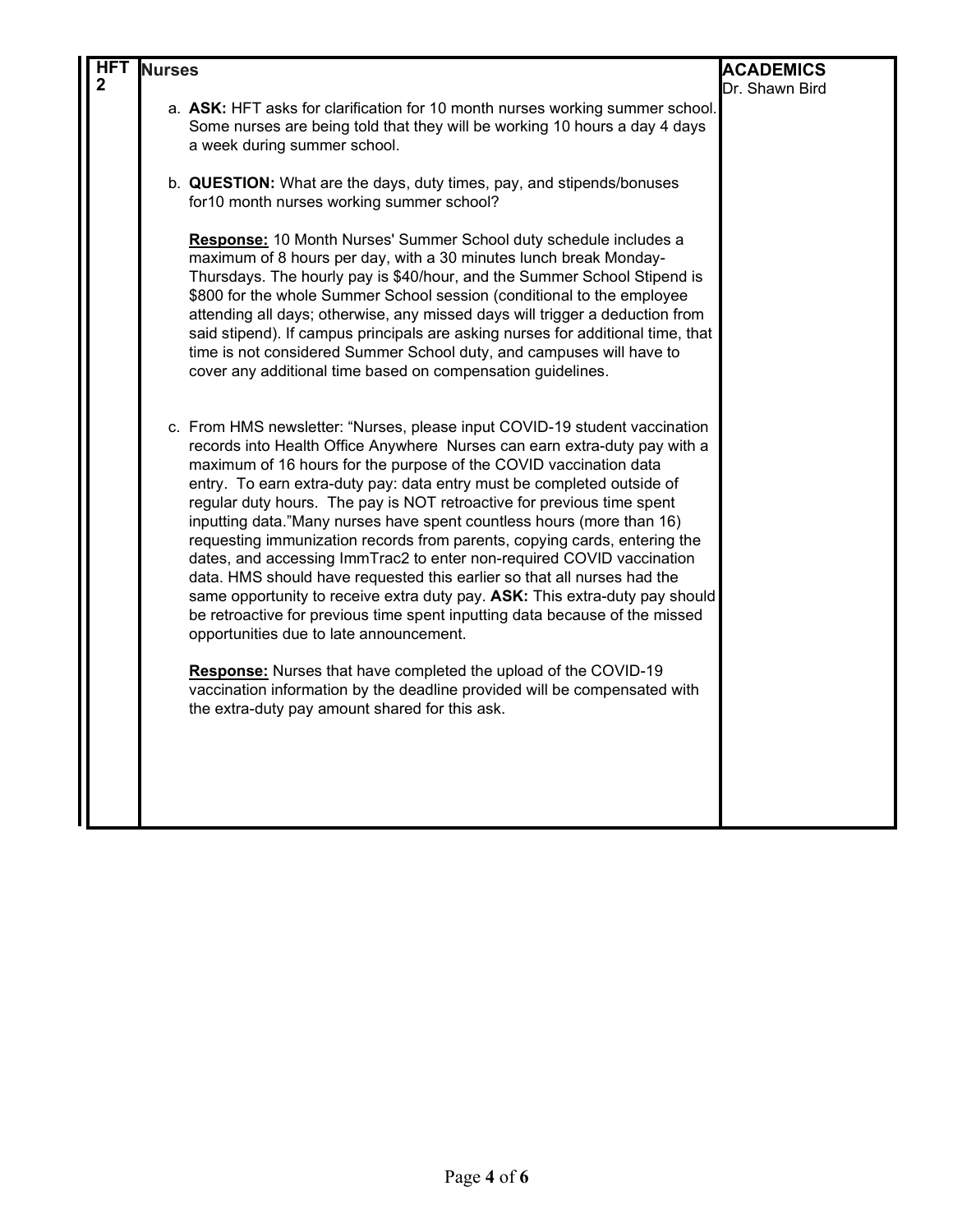| <b>HFT</b> |                                                                                                                                                                                                                                                                                                                                                                                                                                                                                                                                                                                                                                                                                                                         | <b>TALENT</b>                                                                                   |
|------------|-------------------------------------------------------------------------------------------------------------------------------------------------------------------------------------------------------------------------------------------------------------------------------------------------------------------------------------------------------------------------------------------------------------------------------------------------------------------------------------------------------------------------------------------------------------------------------------------------------------------------------------------------------------------------------------------------------------------------|-------------------------------------------------------------------------------------------------|
| 3          |                                                                                                                                                                                                                                                                                                                                                                                                                                                                                                                                                                                                                                                                                                                         | Jeremy Grant-Skinner                                                                            |
|            | immediately in the 2022-2023 academic year.                                                                                                                                                                                                                                                                                                                                                                                                                                                                                                                                                                                                                                                                             |                                                                                                 |
|            | <b>Response:</b> We have shared a three-year compensation plan that increases<br>the minimum wage to \$15 in 2024, at which time the minimum wage rate for<br>any current employees will be \$15.30 per hour.                                                                                                                                                                                                                                                                                                                                                                                                                                                                                                           |                                                                                                 |
|            | b. According to internal HFT surveys and focus group conversations, veteran<br>paraprofessionals are struggling to reach the highest possible pay range and<br>are frozen at a moderate level. QUESTION: What steps can the district take<br>to ensure veteran paraprofessionals (with over 10 years of experience with the<br>district) are not overlooked with respect to just compensation relative to years<br>served?                                                                                                                                                                                                                                                                                              |                                                                                                 |
|            | <b>Response:</b> Years of experience in compensation polices, and formula apply<br>to all employees in the district. In the last four years paraprofessionals have<br>received up to a 40% increase in compensation. In the 21/22 SY, Teaching<br>Assistants that provided Special Education support received a \$1,000 ESSER<br>Stipend. In addition, Teaching Assistants will have the opportunity to apply for<br>Reach Associate positions in Opportunity Culture schools and receive an<br>additional \$3,000 stipend. The district is also working on a grow your own<br>program to provide a pathway for our experienced Teaching Assistants to get<br>their college degree and work towards becoming a teacher. |                                                                                                 |
|            | c. QUESTION: How soon can HFT paraprofessional representatives participate<br>in TIA conversations in order to explore potential stipends for paras?                                                                                                                                                                                                                                                                                                                                                                                                                                                                                                                                                                    |                                                                                                 |
|            | <b>Response:</b> Statutory requirements require that 90% of TIA dollars generated<br>by eligible teachers be used for teacher compensation at the teacher's<br>campus. As we work to develop a TIA application in the fall and winter of SY<br>2022-2023, we will explore how we could utilize some TIA funds for<br>paraprofessionals. Additionally, the district is exploring other ways to ensure<br>paraprofessionals receive competitive compensation, including through a<br>revamped compensation plan and initiatives such as Opportunity Culture.                                                                                                                                                              |                                                                                                 |
|            |                                                                                                                                                                                                                                                                                                                                                                                                                                                                                                                                                                                                                                                                                                                         |                                                                                                 |
|            |                                                                                                                                                                                                                                                                                                                                                                                                                                                                                                                                                                                                                                                                                                                         | Paraprofessionals<br>a. ASK: HFT asks that the hourly rate increase to \$15 an hour take effect |